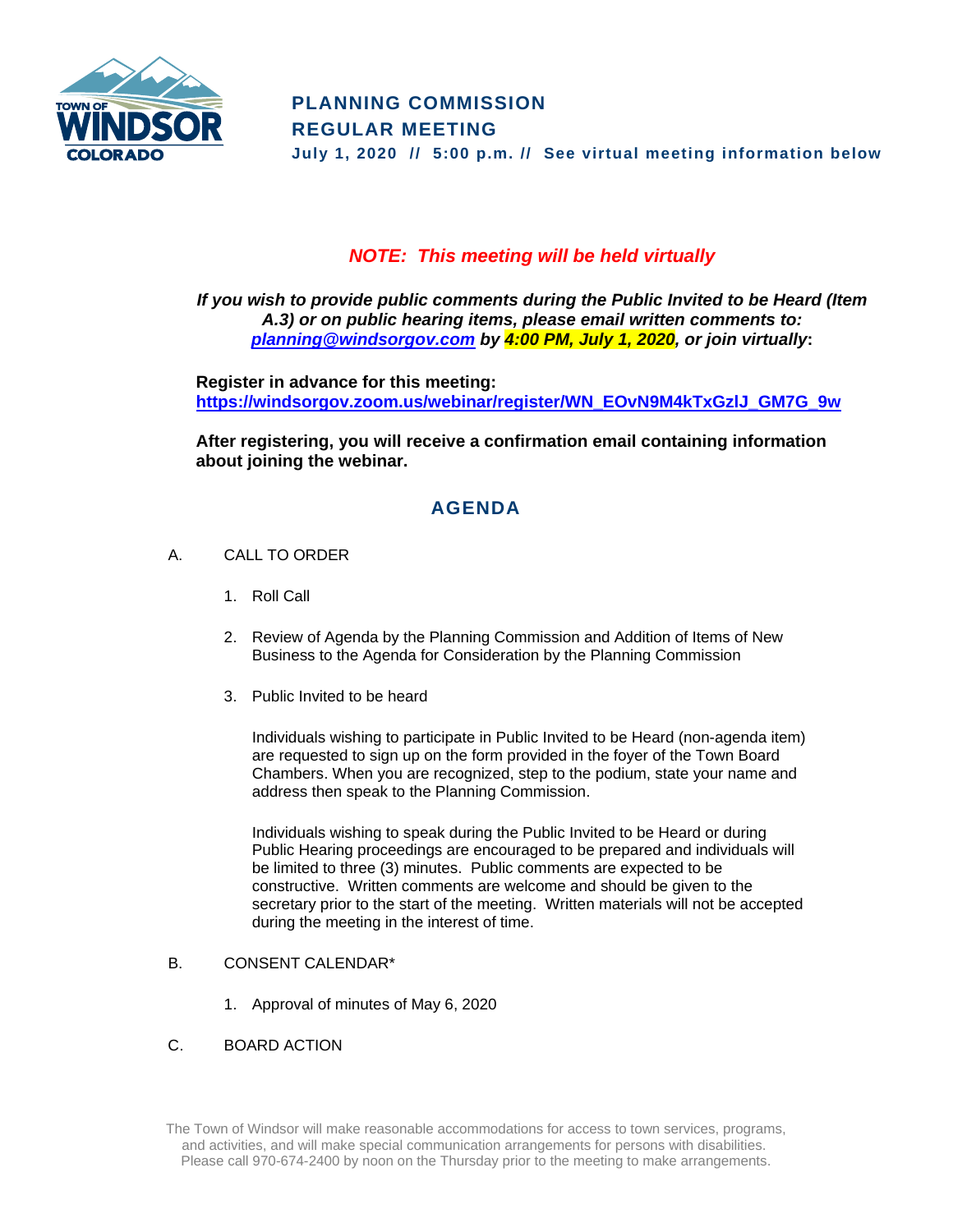- 1. Preliminary Site Plan RainDance Subdivision  $12<sup>th</sup>$  Filing David Nelson, RainDance Development, owner, Larry Buckendorf and Morgan Kidder, authorized representatives and Brian Williamson, John Meyers, TST, applicants
	- Quasi-judicial
	- Staff presentation: David Eisenbraun, Senior Planner
- 2. Public Hearing Final Major Subdivision Fossil Creek Ranch Subdivision 1st Filing – Dallas Horton & Steve Pfister, 3T Investments, LLP, applicants/John Beggs, Russel + Mills Studios, applicants' representative
	- Quasi-judicial
	- Staff presentation: Paul Hornbeck, Senior Planner
- 3. Recommendation to Town Board Final Major Subdivision Fossil Creek Ranch Subdivision 1st Filing – Dallas Horton & Steve Pfister, 3T Investments, LLP, applicants/John Beggs, Russel + Mills Studios, applicants' representative
	- Quasi-judicial
	- Staff presentation: Paul Hornbeck, Senior Planner
- 4. Public Hearing Final Major Subdivision Fossil Creek Ranch Subdivision 2nd Filing – Dallas Horton & Steve Pfister, 3T Investments, LLP, applicants/John Beggs, Russel + Mills Studios, applicants' representative
	- Quasi-judicial
	- Staff presentation: Paul Hornbeck, Senior Planner
- 5. Recommendation to Town Board Final Major Subdivision Fossil Creek Ranch Subdivision 2nd Filing – Dallas Horton & Steve Pfister, 3T Investments, LLP, applicants/John Beggs, Russel + Mills Studios, applicants' representative
	- Quasi-judicial
	- Staff presentation: Paul Hornbeck, Senior Planner

#### D. COMMUNICATIONS

- 1. Communications from the Planning Commission
- 2. Communications from the Town Board liaison
- 3. Communications from the staff
- E. ADJOURN
- \* *Please note that items on the Consent Calendar will not be discussed unless requested by the Planning Commissioners or by applicants who have business listed on the Consent Calendar.*